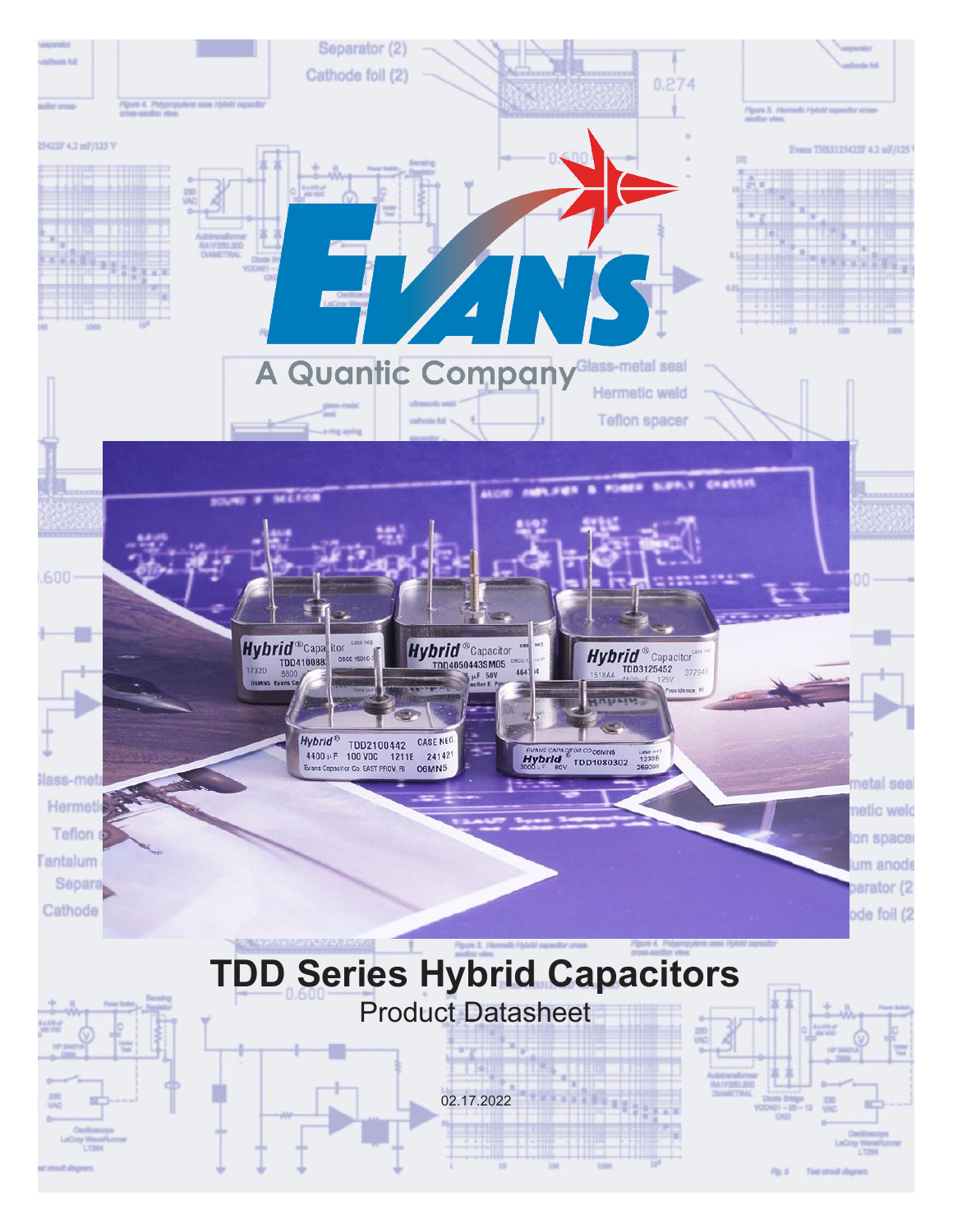

#### **Product Overview**

The capacitor shall utilize sintered tantalum anodes and ruthenium oxide coated cathodes operating in aqueous electrolyte. The components shall be hermetically sealed in a welded tantalum case with a glass-to-metal seal.

The TDD Series comes in a 1.4" x 1.4" square case and has the highest power density of any tantalum capacitor technology.

# **Electrical Specifications**

| Rated Voltage Range | 10VDC to 125VDC             |
|---------------------|-----------------------------|
| Capacitance Range   | 1,500uF to 300,000uF        |
| Life $(@85°C)$      | >2000 hours @ Rated Voltage |

# **Mechanical Specifications**

| $\sf Test$          | <b>Method</b>                                                    | <b>Condition Remarks</b> |                          |
|---------------------|------------------------------------------------------------------|--------------------------|--------------------------|
| Shock               | MIL-STD-202 METHOD 213 G                                         |                          | Tested for 11ms at 50g   |
| <b>Nibration</b>    | MIL-STD-202 METHOD 204 D                                         |                          | 12 sweeps/axis, 20g peak |
|                     | MIL-STD-202 METHOD 214 III, Letter E 1.5 hours/axis, 19.64g peak |                          |                          |
| Moisture Resistance | MIL-STD-202 METHOD 106                                           |                          | <b>6V Polarity</b>       |
|                     |                                                                  |                          |                          |
| Roldorobility       | רה גוופו ובפדם החי                                               |                          |                          |

| Solderability             | To ANSI J-STD-002                                                                      |
|---------------------------|----------------------------------------------------------------------------------------|
|                           | Operating Temperature Range -55°C to +85°C or 125°C with voltage derating (see page 3) |
| Storage Temperature Range | $-62^{\circ}$ C to $+130^{\circ}$ C                                                    |

# **Thermal Dissipation**

In free air, TDD SERIES exhibit a case temperature rise of approximately 20˚C per watt dissipated.

# **Capacitor Life**

TDD Series capacitors are rated for >2,000 hours at 85°C and rated voltage or 125°C at de-rated voltage. The effective life of a capacitor in a given application is based on the specific operating voltage and average temperature.

TDD Series Capacitors have an unlimited Shelf life.

# **Environmental Compliance**

All TDD ratings are RoHS 5/6 compliant to EU RoHS Directive 2011/65/EU.

- Negative terminal is 60/40 SnPb plated copper wire
- Positive Terminal is 60/40 SnPb plated Nickel Tube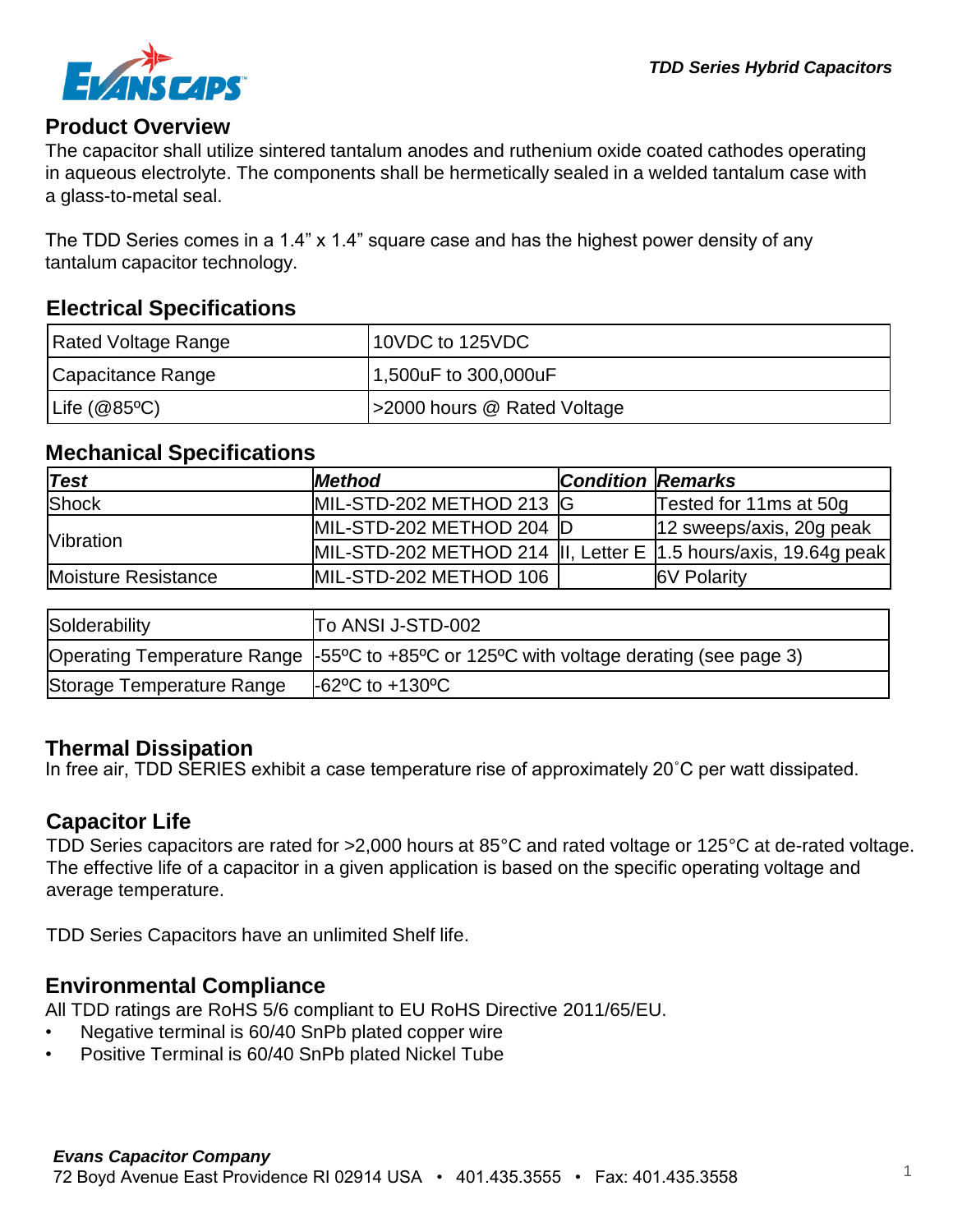

# **Handling Guidelines**

Attachment / Mounting by leads only is discouraged in applications exposed to mechanical shock or vibration. Always ensure capacitor is firmly secured to PWB, by either mounting studs, epoxy staking or both (preferred for vibration environments)

- Provide adequate care to protect the glass to metal seal (GTMS)
	- Avoid forces on the positive terminal, lateral, axial or torque.
	- Avoid mechanical shock to the positive terminal.
	- **•** Secure the part to PWB before soldering
- Mounting with studs
	- nting with studs<br>• #2-56 CDA-752 studs are available as a standard option.
	- Use spacers (provided) to fill the gap between PWB and leaded surface of capacitor.
	- Tighten Studs to 30-40 in-oz.
	- Secure nuts (provided) with red Loctite. Do not use lock washers.
- Potting / Epoxy Staking
	- We advise epoxy staking capacitor to PWB even when using studs, for maximum vibration tolerance.
	- In some applications it may be advisable to pot the cavity between the PWB and leaded surface.
	- Highest shock/vibration applications may require the capacitor to be fully potted.
- Soldering
	- Rim of capacitor is intended to mate directly to PWB. Advise using "no-clean" flux.
	- Utilize ANSI J-STD 001 Standard Through hole Soldering methods.
- Lead trimming
	- Provide adequate care if leads must be trimmed.
	- Trimming the positive terminal is not recommended.
- Trimming the positive terminal is not recommended.<br>• Lead lengths available in 1/32" increments from 0.125" when measured from the rim of the capacitor. **RECOMMENDED PWB LAYOUT WITH MINIMUM PTH DIAMETERS**

# **Recommended PWB Layout with Minimum PTH Diameters**



#### *Evans Capacitor Company*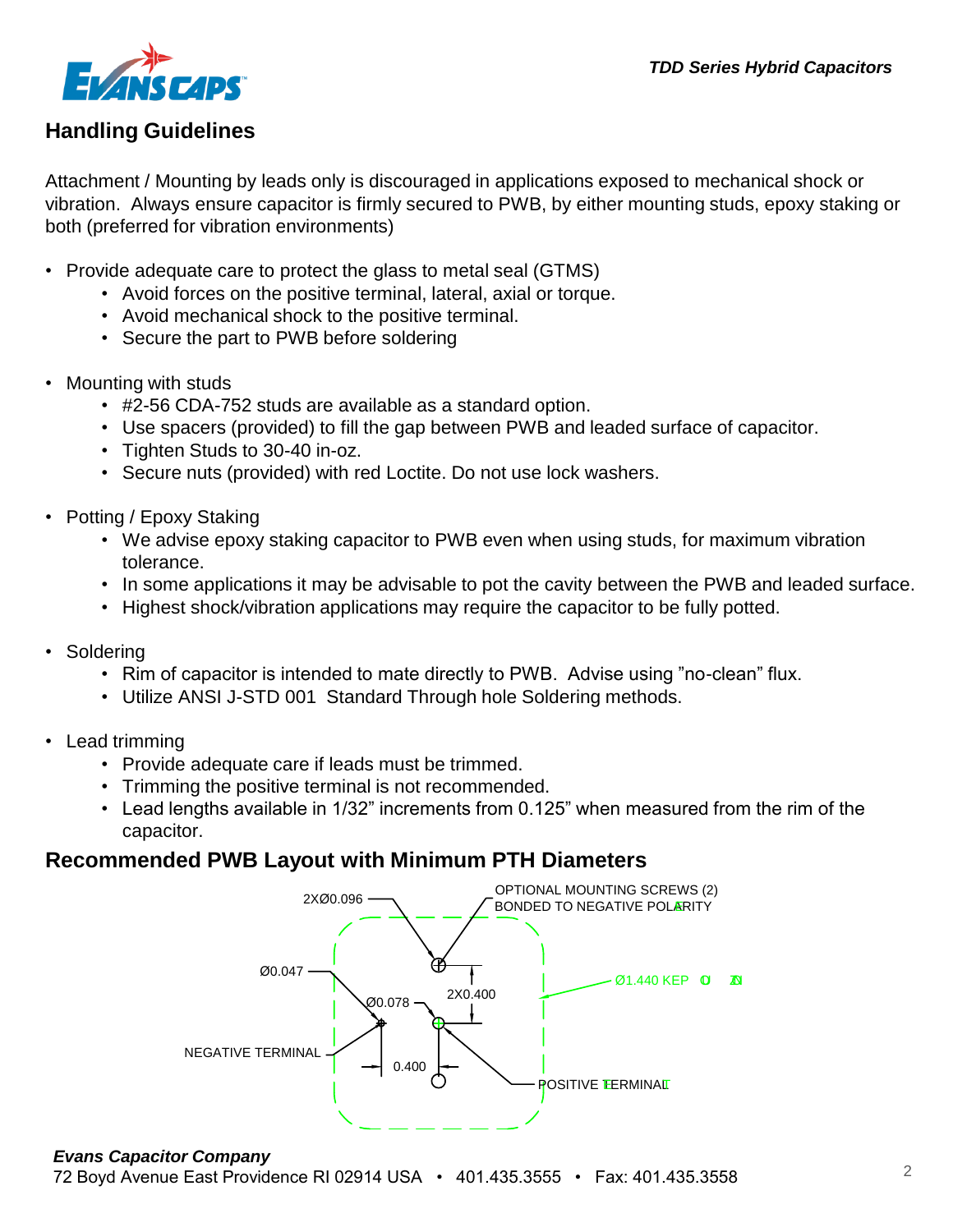

#### **Ratings Table Part Number Description** *Product Series Voltage Rating Cap Rating Option: Custom Center Lead Option: ±10% Rating Option: Stud Mount* TDD# XXX XXX LX K SMXX Part Number | DLA PN | Voltage\_85°C | Voltage\_125°C | Cap (µF) **ESR (mΩ) Height (in) Mass (g)** TDD1010603 | 15010-01 | 10 | 6 | 60,000 | 30 | 0.31 | 55 TDD2010124 | 15010-02 | 10 | 6 | 120,000 | 20 | 0.45 | 80 TDD3010184 | 15010-03 | 10 | 6 | 180,000 | 15 | 0.60 | 108 TDD4010244 15010-04 10 6 240,000 12 0.75 134 TDD5010304 | | | 10 | 6 | 300,000 | 10 | 0.90 | 160 TDD1016403 15010-05 16 16 9.6 40,<u>000 30 0.31 55</u> TDD2016803 | 15010-06 | 16 | 9.6 | 80,000 | 20 | 0.45 | 80 TDD3016124 | 15010-07 | 16 | 9.6 | 120,000 | 15 | 0.60 | 108 TDD4016164 | 15010-08 | 16 | 9.6 | 160,000 | 12 | 0.75 | 134 TDD5016204 | | 16 | 9.6 | 200,000 | 10 | 0.90 | 160 TDD1025243 15010-09 25 15 24,000 30 0.31 55 TDD2025483 | 15010-10 | 25 | 15 | 48,000 | 20 | 0.45 | 80 TDD3025723 | 15010-11 | 25 | 15 | 72,000 | 15 | 0.60 | 108 TDD4025963 | 15010-12 | 25 | 15 | 96,000 | 12 | 0.75 | 134 TDD5025124 25 15 120,000 10 0.90 160 TDD1035163 | 15010-13 | 35 | 21 | 16,000 | 40 | 0.31 | 55 TDD2035323 | 15010-14 | 35 | 21 | 32,000 | 20 | 0.45 | 80 TDD3035483 | 15010-15 | 35 | 21 | 48,000 | 15 | 0.60 | 108 TDD4035643 15010-16 35 21 64,000 12 0.75 134 TDD5035803 35 21 80,000 10 0.90 160 TDD1050113 | 15010-17 | 50 | 30 | 11,000 | 50 | 0.31 | 55 TDD2050223 15010-18 50 30 22,000 25 0.45 80 TDD3050333 | 15010-19 | 50 | 30 | 33,000 | 17 | 0.60 | 108 TDD4050443 | 15010-20 | 50 | 30 | 44,000 | 15 | 0.75 | 134 TDD5050553 50 30 55,000 12 0.90 160 TDD1063472 | 15010-21 | 63 | 38 | 4,700 | 50 | 0.31 | 60 TDD2063942 | 15010-22 | 63 | 38 | 9,400 | 25 | 0.45 | 86 TDD3063143 | 15010-23 | 63 | 38 | 14,000 | 17 | 0.60 | 115 TDD4063183 | 15010-24 | 63 | 38 | 18,000 | 15 | 0.75 | 145 TDD5063223 63 38 22,700 12 0.90 170 TDD1080302 | 15010-25 | 80 | 48 | 3,000 | 55 | 0.31 | 60 TDD2080602 | 15010-26 | 80 | 48 | 6,000 | 27 | 0.45 | 86 TDD3080902 | 15010-27 | 80 | 48 | 9,000 | 18 | 0.60 | 115 TDD4080123 | 15010-28 | 80 | 48 | 12,000 | 15 | 0.75 | 145 TDD5080153 | | 80 | 48 | 15,000 | 12 | 0.90 | 170 TDD1100222 | 15010-29 | 100 | 60 | 2,200 | 65 | 0.31 | 60 TDD2100442 | 15010-30 | 100 | 60 | 4,400 | 30 | 0.45 | 86 TDD3100662 | 15010-31 | 100 | 60 | 6,600 | 20 | 0.60 | 115 TDD4100882 | 15010-32 | 100 | 60 | 8,800 | 15 | 0.75 | 145 TDD5100113 100 60 11,000 12 0.90 170 TDD1110202 | 15010-37 | 110 | 66 | 2,000 | 85 | 0.31 | 60 TDD2110402 | 15010-38 | 110 | 66 | 4,000 | 40 | 0.45 | 86 TDD3110602 | 15010-39 | 110 | 66 | 6,000 | 27 | 0.60 | 115 TDD4110802 | 15010-40 | 110 | 66 | 8,000 | 20 | 0.75 | 150 TDD5110103 | | 110 | 66 | 10,000 | 15 | 0.90 | 175 TDD1125152 | 15010-33 | 125 | 75 | 1,500 | 60 | 0.31 | 60 TDD2125302 | 15010-34 | 125 | 75 | 3,000 | 45 | 0.45 | 90 TDD3125452 | 15010-35 | 125 | 75 | 4,500 | 25 | 0.60 | 120 TDD4125602 | 15010-36 | 125 | 75 | 6,000 | 20 | 0.75 | 150 TDD5125752 | | 125 | 75 | 7,500 | 15 | 0.90 | 180

# *Evans Capacitor Company*

72 Boyd Avenue East Providence RI 02914 USA • 401.435.3555 • Fax: 401.435.3558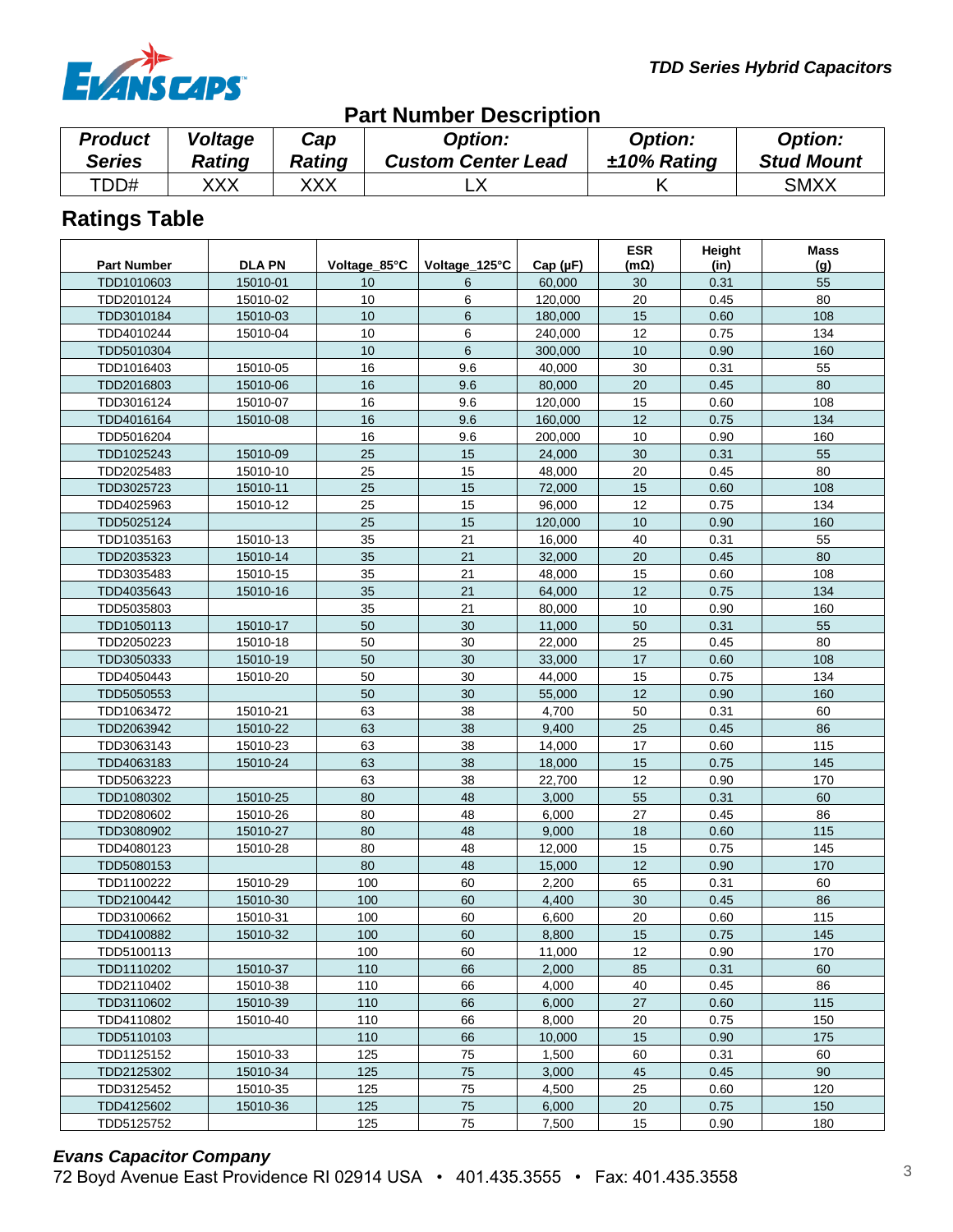

# **2D Drawing**





#### *Evans Capacitor Company*

72 Boyd Avenue East Providence RI 02914 USA • 401.435.3555 • Fax: 401.435.3558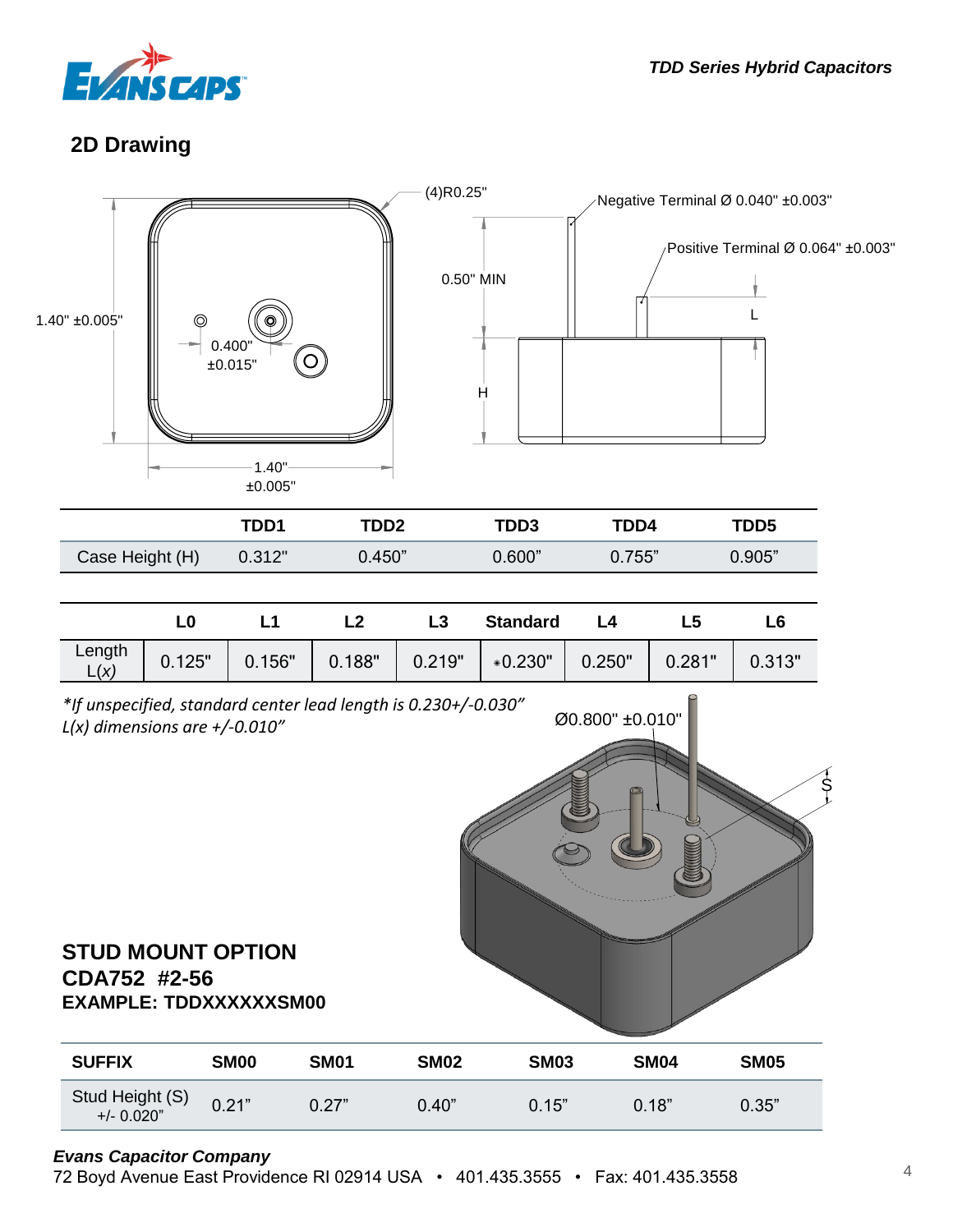